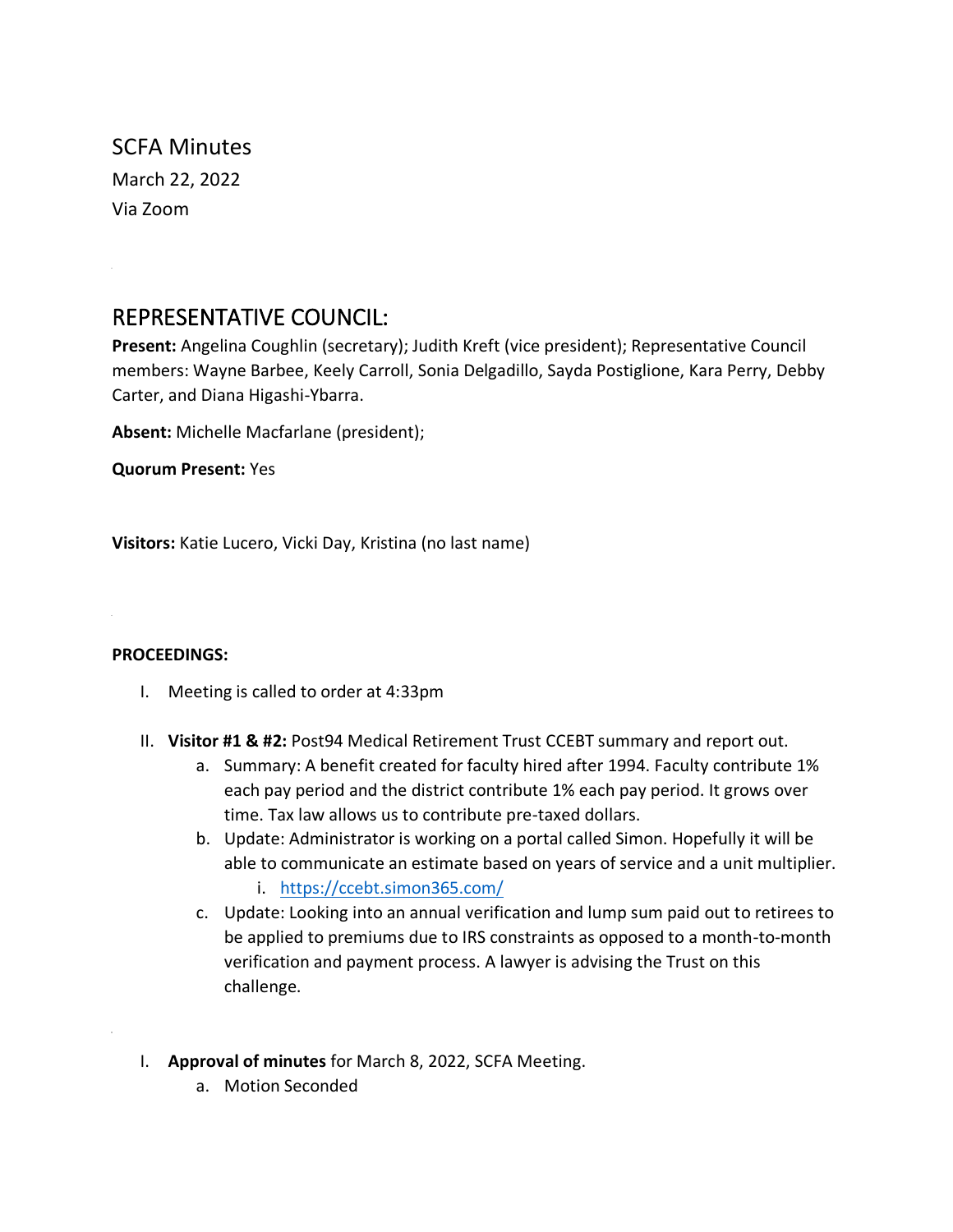- b. Roll Call Vote:
- c. Judith Kreft, Yes.
- d. Angelina Coughlin, Yes.
- e. Keely Carroll, Yes.
- f. Diana Higashi-Ybarra, Yes.
- g. Wayne Barbee, Yes.
- h. Kara Perry, Yes.
- i. Sonia Delgadillo, Yes.
- j. Debby Carter, Yes.
- k. Sayda Postiglione, Yes.
- l. *All approved.*

## **II. Treasurer's Report:**

a. NA

#### **III. Vice-President's Report:**

a. Vice-President has an interest in reviewing and revising the General Express Report and Request for Reimbursement Form. Would like to add it to a future agenda item.

#### **IV. President's Report:**

a. NA

# **V. Chief Negotiator's Report:**

- a. Negotiations has been going well right now. The IBB process has been successful.
- b. Be it moved SCFA pay \$150.00 for Judith Kreft's hotel room for the upcoming CCA conferences.
- c. Reasoning: This is in addition to the conference stipend. CCA is not giving the roommate option as has been done historically due to COVID. Judith is the only person attending the conference to represent SCFA.
	- i. Motion Seconded
	- ii. Roll Call Vote:
	- iii. Judith Kreft, Abstain.
	- iv. Angelina Coughlin, Yes.
	- v. Keely Carroll, Yes.
	- vi. Diana Higashi-Ybarra, Yes.
	- vii. Wayne Barbee, Yes.
	- viii. Kara Perry, Yes.
	- ix. Sonia Delgadillo, Yes.